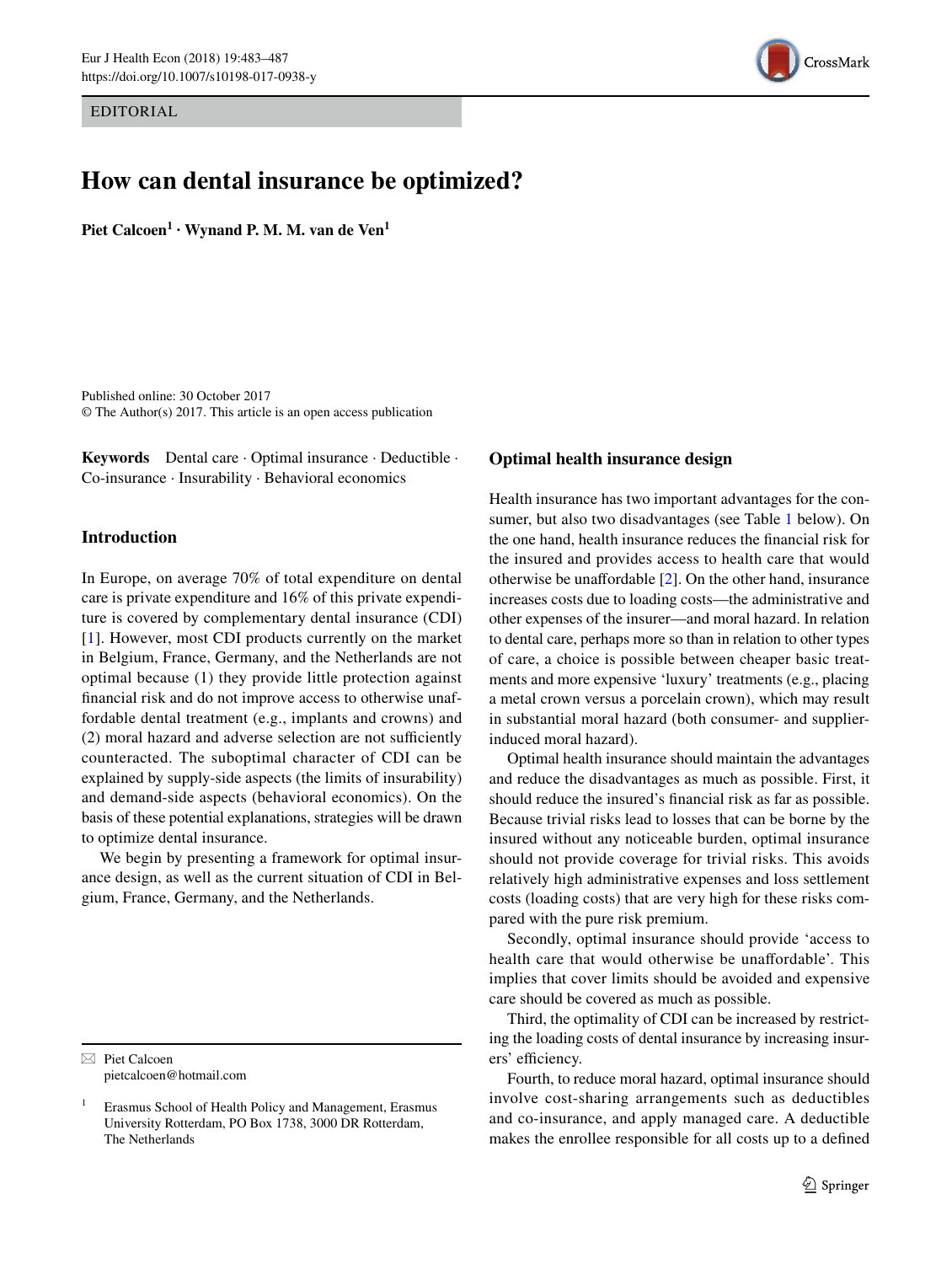<span id="page-1-0"></span>**Table 1** Advantages and disadvantages of health insurance

| Advantages                                                      | Disadvantages |
|-----------------------------------------------------------------|---------------|
| Reduction of financial risk for the insured                     | Loading costs |
| Access to health care that would otherwise be unaf-<br>fordable | Moral hazard  |

threshold. A co-insurance rate makes the enrollee responsible for a percentage of costs. Optimal insurance contracts should also have a stop-loss, a limit on out-of-pocket expenses [\[3](#page-4-2)].

Fifth, optimal insurance should also counteract adverse selection as much as possible. Adverse selection occurs when the insured knows more information about his expected losses than the insurer knows or uses in his premium setting and underwriting process. Adverse selection can be counteracted by selective underwriting (using medical questionnaires), risk rating (setting higher premiums for groups presenting high risk, e.g., age-related) and product diferentiation (designing benefts so to attract lower risks).

The features of optimal health insurance are summarized in the frst column of Table [4](#page-2-0).

# **Complementary dental insurance in Belgium, France, Germany, and the Netherlands**

Complementary dental insurance (CDI) provides coverage for care that is either not covered or not fully covered by the mandatory basic insurance (MBI). In the four countries studied, private expenditure on dental care (i.e., not covered by MBI) expressed as a percentage of total expenditure on dental care ranges between 30% in Germany and 74% in the Netherlands (Table [2\)](#page-2-1). CDI represents 3% (Belgium) to 55% (Netherlands) of total expenditure on dental care. Out-ofpocket expenditure on dental care is the highest in Belgium (42%) and the lowest in the Netherlands (19%).

The coverage provided by CDI is complementary to that provided by MBI, which covers 26% (the Netherlands) to 70% (Germany) of total expenditure on dental care. Table [3](#page-2-2) provides an overview of the dental care covered by MBI in the four countries.

#### **No optimal dental insurance**

Currently, CDI ofered in Belgium, France, Germany, and the Netherlands cannot be described as 'optimal' (Table [4](#page-2-0)). German CDI responds best to the criteria of optimal health insurance.

Only in Germany are there no upper limits on coverage for dental care (after an initial period). CDI in the other three countries does not provide access to otherwise unafordable health services and protection against unpredictable high fnancial risks. For example, replacing four teeth by implants and crowns can cost about  $\epsilon$ 10,000. Upper limits of only  $\epsilon$ 250 (the Netherlands) or  $\epsilon$ 1000 (Belgium) do not provide protection against high fnancial risks nor do they make this kind of dental care more accessible. In France, even the most extensive complementary covers provide a maximum amount of only  $E$ 750 per year for implants. With total costs for an implant easily amounting to about  $\epsilon$ 2500,  $\epsilon$ 1750 still needs to be paid for out-of-pocket after complementary insurance has kicked in. In all four countries, CDI provides coverage of trivial risks.

In all four countries, cost sharing is applied, but only in the form of co-insurance. Co-insurance rates vary between 0 and 50% in Belgium, 0 and 55% in Germany, and 0 and 25% in the Netherlands. In France, co-insurance is generally not used. In Germany and the Netherlands, many products are offered with 0% co-insurance. Deductibles are not used. Caps on out-of-pocket expenses, which protect the consumer against high fnancial risk, are not applied in any of the four countries studied.

Selective underwriting is primarily used in Germany, and to a lesser extent in the other three countries. In Belgium, selective underwriting is used by only one insurer ofering CDI. In France, where a 7% tax has to be paid for contracts that apply selective underwriting, most CDI contracts abstain from selective underwriting. In Germany, a medical questionnaire needs to be flled out for most CDI products. The insurer can decline to cover the candidate or charge an additional premium or exclude missing teeth or the use of certain techniques from the scope of coverage. Insurance products without selective underwriting usually have contractual clauses excluding reimbursement for problems that existed well before the start of the contract and for treatments running at the moment of the conclusion of the contract ('pre-existing conditions'). In the Netherlands, selective underwriting is rarely applied (only for the highend dental coverage).

In all four countries, risk rating and product diferentiation are used to a certain extent (e.g., age-related premiums). Products are designed and marketed to attract certain market segments.

In all countries except Belgium, preferred provider networks are used as an element of managed care for CDI. In all countries, waiting times are used as a means to contain costs and to counteract adverse selection.

#### **Why is dental insurance suboptimal?**

Both supply-side aspects (the limits of insurability) and demand-side aspects (behavioral economics) may explain why dental insurance is not optimal.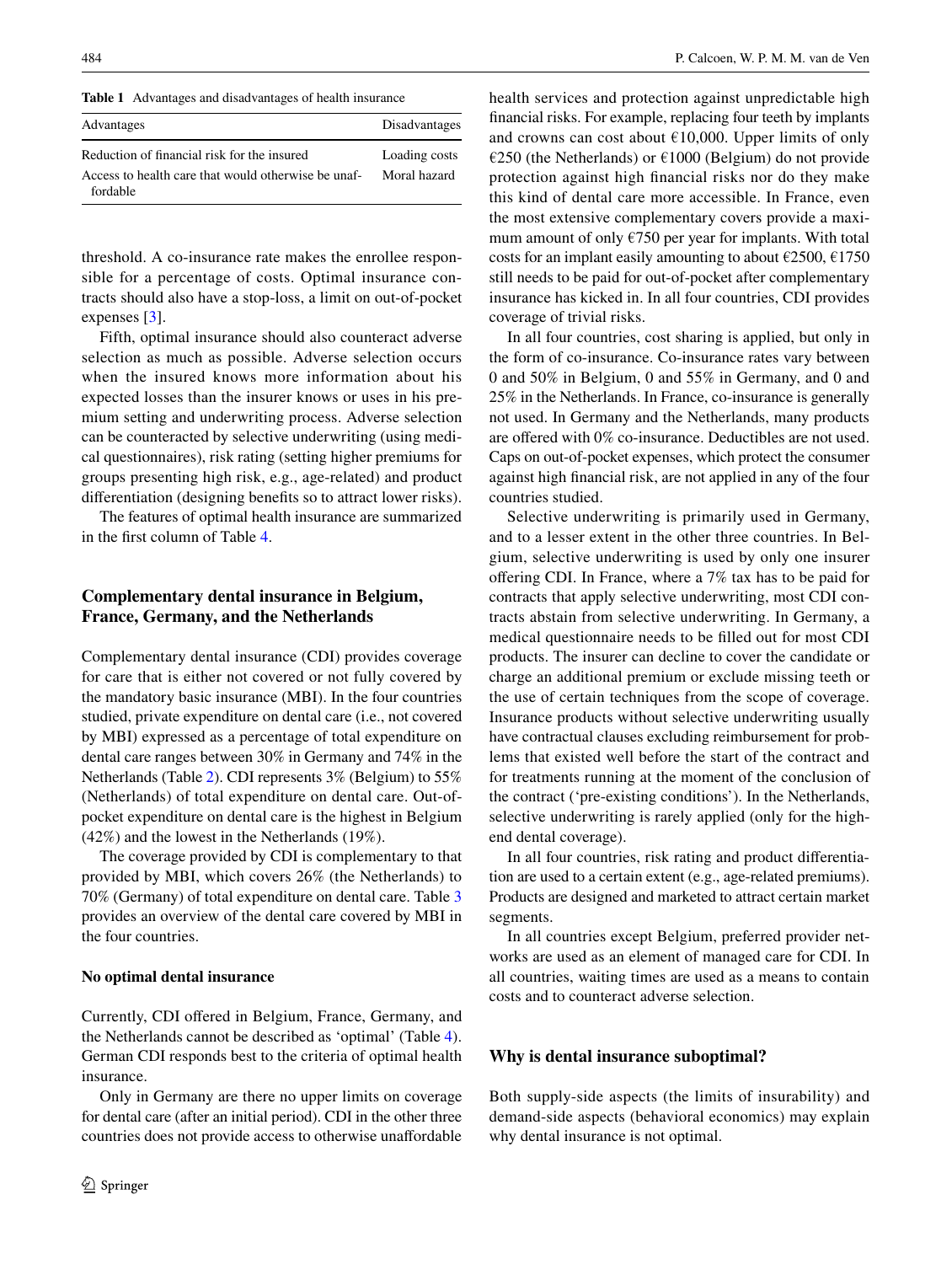<span id="page-2-1"></span>

| <b>Table 2</b> Dental care:<br>expenditure and insurance |                                                           | Belgium            | France | Germany | Netherlands |
|----------------------------------------------------------|-----------------------------------------------------------|--------------------|--------|---------|-------------|
|                                                          | Average expenditure per person on dental care             | €150               | €160   | €314    | €179        |
|                                                          | Private expenditure (i.e., not covered by $MBI)^a$ )      | 45%                | 65%    | 30%     | 74%         |
|                                                          | Complementary dental insurance (CDI) <sup>a</sup>         | $3\%$ <sup>b</sup> | 43%    | 5.4%    | 55%         |
|                                                          | Percentage of population with CDI                         | 5%                 | 95%    | 18%     | 62%         |
|                                                          | Source: $[1]$                                             |                    |        |         |             |
|                                                          | <sup>a</sup> As share of total expenditure on dental care |                    |        |         |             |
|                                                          |                                                           |                    |        |         |             |

<sup>b</sup>Authors' estimate

<span id="page-2-2"></span>**Table 3** Dental care covered by mandatory basic health insurance

|                                               | Belgium | France  | Germany  | <b>Netherlands</b> |
|-----------------------------------------------|---------|---------|----------|--------------------|
| Conservative care (e.g., fillings)            | $+++^a$ | $+++^a$ | $^{+++}$ | $+^{\circ}$        |
| Orthodontics (e.g., braces)                   |         |         | $^{++}$  |                    |
| Prosthetics (e.g., implants, bridges, crowns) |         |         |          |                    |
| Periodontics (gum disease treatment)          |         |         |          |                    |

+++: good coverage

++: medium coverage

+: low coverage

−: no coverage

a Extra billing is possible

<sup>b</sup>Conservative dental care is covered for children only (under age 18)

<span id="page-2-0"></span>**Table 4** Complementary dental insurance: presence of features of optimal health insurance design

|                                  |       |        |       | Belgium France Germany Netherlands |
|----------------------------------|-------|--------|-------|------------------------------------|
| No upper limit on cover-<br>age  |       |        |       |                                    |
| No coverage of trivial<br>risks  |       |        |       |                                    |
| Deductible                       |       |        |       |                                    |
| Co-insurance                     | +     |        |       |                                    |
| Cap on out-of-pocket<br>expenses |       |        |       |                                    |
| Selective underwriting           | a     | - a    | $\pm$ | - a                                |
| Risk rating                      | ٠     | $\, +$ |       |                                    |
| Product differentiation          | $\pm$ | +      |       |                                    |
| Managed care                     |       | ┿      |       |                                    |

−: The feature is not present in CDI products ofered

+: The feature is present in CDI products ofered

a Selective underwriting is applied only for a limited number of contracts, i.e., those with the highest upper limits on coverage

#### **Limits of insurability**

A potential explanation of why insurers offer suboptimal CDI is that optimal CDI exceeds the limits of insurability. According to Berliner [\[4](#page-4-3)], risks properly belong in the area of insurability where: (1) losses occur with a high degree of randomness; (2) the maximum possible loss for the insurer is limited; (3) the average loss amount upon loss occurrence is

small; (4) the average time interval between two loss occurrences is small (i.e., losses occur frequently); (5) the insurance premium is sufficiently high;  $(6)$  there is virtually no possibility of moral hazard; (7) coverage of the risk is consistent with public policy; and (8) the law permits the cover. Public policy (7), moral hazard (6), the degree of ran-

domness of losses (1) and the maximum possible loss (2) are important issues as far as the suboptimality of CDI is concerned.

Public policy plays an important role in Belgium, France, and the Netherlands, where the 'solidarity' principle is paramount in health care fnancing. Equal access to health insurance is at the heart of the values of the mutual insurers ('mutuelles') established in those countries. Their goal is to organize solidarity between their members for the reimbursement of health care costs. According to the French 'Code de la mutualité', medical questionnaires may not be used by mutuals and thus selective underwriting cannot be applied. The solidarity idea is not restricted to mutuals. In France, for instance, a 7% tax is due when selective underwriting is applied. So, commercial insurance companies are encouraged by the French government not to apply selective underwriting. In Belgium as well, the government intervenes in the organization of CDI. Premium increases for existing clients are strictly regulated. Premiums can only be adjusted in line with the consumer price index or a specifc 'medical index' for dental care, which is calculated annually by the Ministry of Economic Afairs.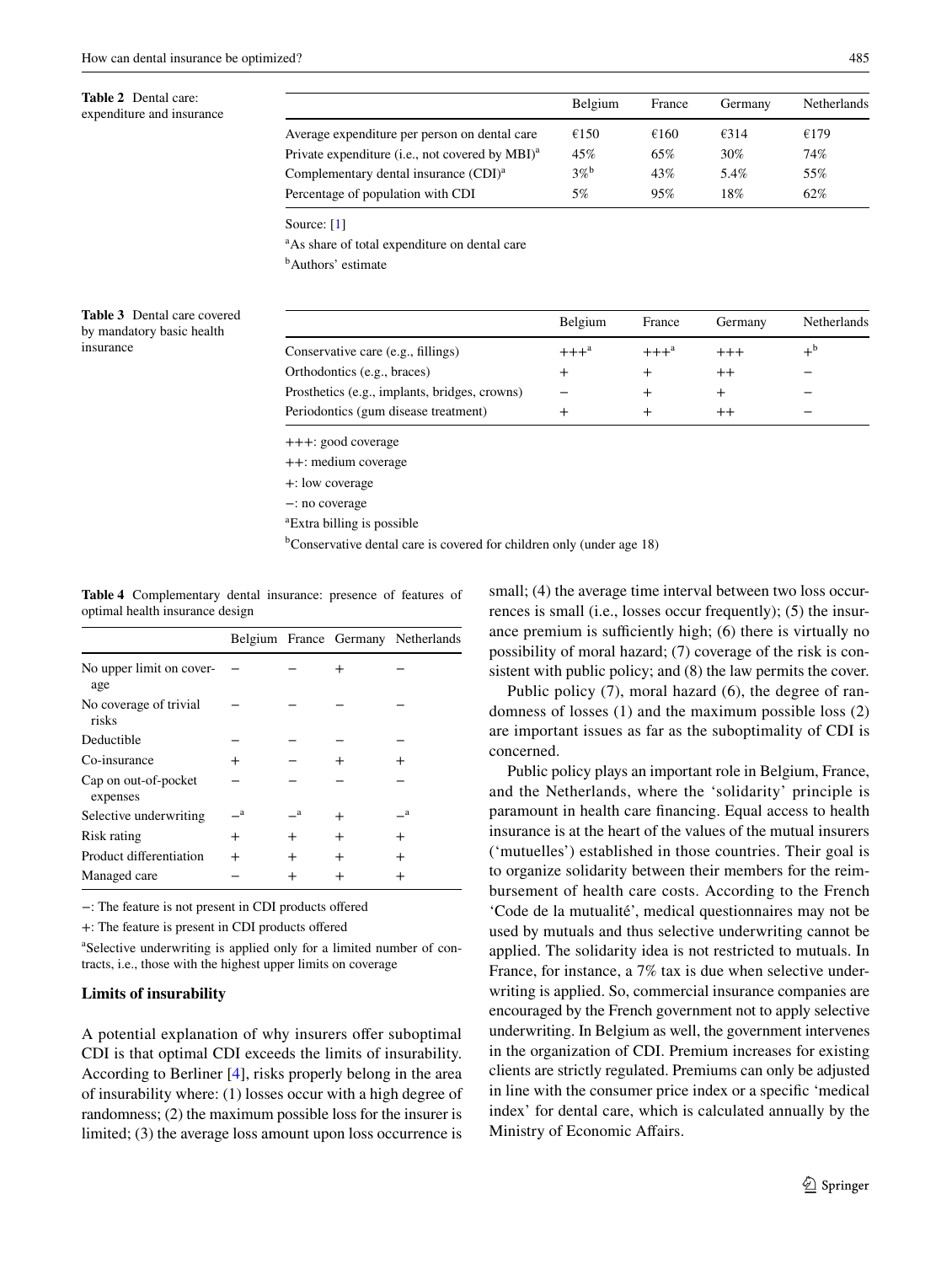Fear of reputational damage and the wish to avoid (further) restrictive regulation being adopted may help to explain why (commercial) insurance companies in Belgium, France, and the Netherlands refrain from applying 'hard insurance logic' such as selective underwriting. By offering limited coverage, which is equally accessible for all citizens, insurers willingly refrain from applying private insurance logic. Rather, they apply 'social security mechanisms' (open enrolment, no selective underwriting, community rating). Insurance companies may be concerned that the unfettered application of insurance logic could provoke a reaction from the regulator. In a market where it is impossible or very difficult for mutuals to engage in selective underwriting, commercial insurance companies applying selective underwriting could easily be accused of 'cherry-picking'. By sticking to social security-type mechanisms, insurance companies err on the safe side. However, insurers' reluctance to apply private insurance logic (such as selective underwriting) and reliance on other methods (such as setting upper limits on coverage) lead to the development of suboptimal CDI products.

Moral hazard is an important problem due to the very nature of dental care. Choices among diferent treatment options are strongly infuenced by individual consumer preferences, where aesthetic aspects often play a role. Dentists also have their preferences, which can be infuenced by the consumer's and insurer's 'willingness to pay'. Dental insurance can thus provide fertile ground for both consumer- and provider-induced moral hazard. Therefore, in an optimally designed scheme, insurers ought to fully invest in countermeasures. However, classic private insurance measures such as deductibles and co-insurance are not or are not fully implemented due to public policy concerns. Rather, insurers prefer to use other measures such as ofering restricted coverage, setting upper limits on coverage, and not applying a cap on out-of-pocket expenditure. However, this contributes to the development of suboptimal CDI products.

The degree of randomness of losses varies between total randomness and absolute predictability. Pre-existing conditions come close to being absolutely predictable. In Belgium, France, and the Netherlands, CDI covers pre-existing conditions. Consequently, adverse selection is inadequately counteracted and a vicious circle arises whereby the insurer needs to repeatedly increase premiums to be able to continue coverage for the high risks that have subscribed the insurance policy. This leads to the development of suboptimal CDI products [\[5\]](#page-4-4). By comparison, in Germany, CDI is efectively limited to future, unforeseen events. It may not be a coincidence that CDI in Germany generally provides unlimited coverage, in contrast to the situation in Belgium, France, and the Netherlands.

The 'maximum possible loss' is also a potential explanation for the sub-optimality of CDI. Certain dental treatments, i.e., prosthetic treatments such as the replacement of multiple teeth, constitute a risk with a relatively large loss amount (more than  $£10,000$ ) and a low loss frequency. Such risks can only be made insurable if the insurer is given the opportunity to build up long-term loss reserves from its premium income. However, CDI contracts can be cancelled by the insured every year. Uncertainty about the duration of the contract together with moral hazard and adverse selection may lead insurers to limit coverage, resulting in suboptimal dental insurance.

### **Behavioral economics**

Van Winssen et al. [[6](#page-4-5)] explored potential explanations of why individuals choose suboptimal complementary health insurance. Based on key insights from behavioral economics, they discuss several factors that can have an impact on the high uptake of suboptimal insurance by consumers. For CDI, the following factors are relevant.

Factors such as liquidity constraints and debt aversion may help to explain why people buy dental insurance products that provide only limited coverage. Liquidity constraints imply that individuals do not have the means to free up (substantial) funds at a given point in time. Debt aversion stems from mental accounting theory [[7\]](#page-4-6) and is illustrated by individuals' preference to prepay for consumption and to get paid for work after completion.

Ignorance and social comparison may also afect individuals' willingness to purchase suboptimal insurance. People often do not know exactly what they are insuring themselves against by taking out complementary dental insurance (see, e.g., [[8\]](#page-4-7)) and they often do not know the costs of dental care that is (not) covered by their insurance. They often rely on what their peers decide [\[9](#page-4-8)].

# **Strategies for optimizing complementary dental insurance**

In many countries, MBI does not cover certain types of dental care such as prosthetic treatments (e.g., crowns, implants, and bridges) or provides only limited coverage (see, e.g., Table [3\)](#page-2-2). With 70% of total expenditure on dental care being privately fnanced in Europe, CDI can play an essential role in the affordability and accessibility of dental care. Therefore, it is important for CDI products to respond as closely as possible to the features of optimal insurance design. However, currently, many CDI products on the market are suboptimal. The gap with optimal insurance design can be explained by both supply-side aspects and demand-side aspects. From these potential explanations, the following strategies to optimize CDI can be drawn.

First, public policy would like voluntary CDI products to provide both optimal insurance coverage and equal access